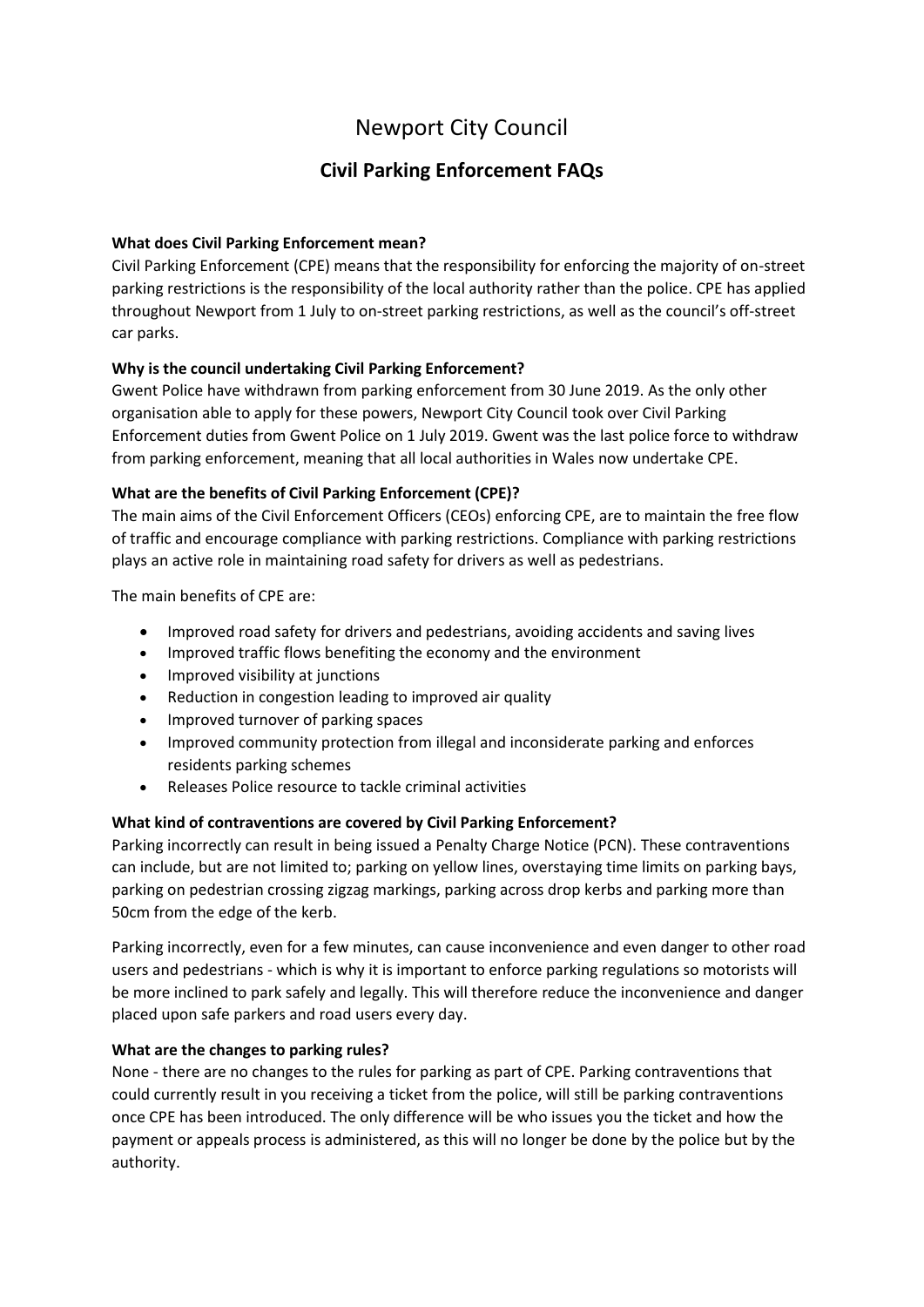For the past few years, limited resources have meant that the police can only give a low priority to enforcing parking contraventions. Because the local authorities receive numerous complaints about illegal or inconsiderate parking, we consider it a far higher priority and will take action using the increased resources available through CPE. Therefore you may receive a Penalty Charge Notice (PCN) for parking somewhere you have previously parked, as our team will be enforcing contraventions daily.

#### **What is a Penalty Charge Notice (PCN)?**

A Penalty Charge Notice will be issued to a vehicle parked in contravention of parking regulations either on-street or off-street in council-managed car parks. These contraventions can include, but are not limited to; parking on yellow lines, overstaying time limits on parking bays, parking on pedestrian crossing zigzag markings, parking across drop kerbs, and parking more than 50cm from the edge of the kerb. Once a PCN has been issued a Civil Enforcement Officer cannot cancel a ticket.

#### **Who issues Penalty Charge Notices (PCNs)?**

Newport City Council has employed a team of 12 Civil Enforcement Officers (CEOs) and 2 Senior CEOs to carry out parking enforcement as outlined in Part 6 of the Traffic Management Act 2004, which provides for civil parking enforcement. CEOs are deployed daily across Newport and it is likely that officers will be seen enforcing at locations where previously traffic wardens were not deployed. The CEOs will issue Penalty Charge Notices (PCNs) to vehicles parked in contravention of parking restrictions on and off street. These contraventions can include but are not limited to; parking on yellow lines, overstaying time limits on parking bays, parking on pedestrian crossing zigzag markings, parking across drop kerbs, and parking more than 50cm from the edge of the kerb.

#### **What happens to the income from the Penalty Charge Notices (PCNs)?**

The payments generated from issuing PCNs are allocated to covering the cost of operating the enforcement service. Any surplus parking enforcement income is ring fenced for traffic improvement projects as required by legislation.

# **Are there targets for issuing Penalty Charge Notices (PCNs)?**

Civil Enforcement Officers (CEOs) do not have targets to issue a set number of Penalty Charge Notices (PCNs). The aim of parking enforcement is not to maximise income for councils but to improve traffic management for the benefit of the whole community.

# **How much will a Penalty Charge Notice Cost (PCN)?**

There will be two bands of PCN – lower level and higher level - with the more serious offences such as parking on yellow lines or parking in a disabled bay without displaying a valid blue badge, being subject to a higher level PCN. The charge will be £70 for a higher level offence and £50 for a lower offence, with a 50% reduction for paying within 14 days and a potential 50% increase if payment is not made within 28 days.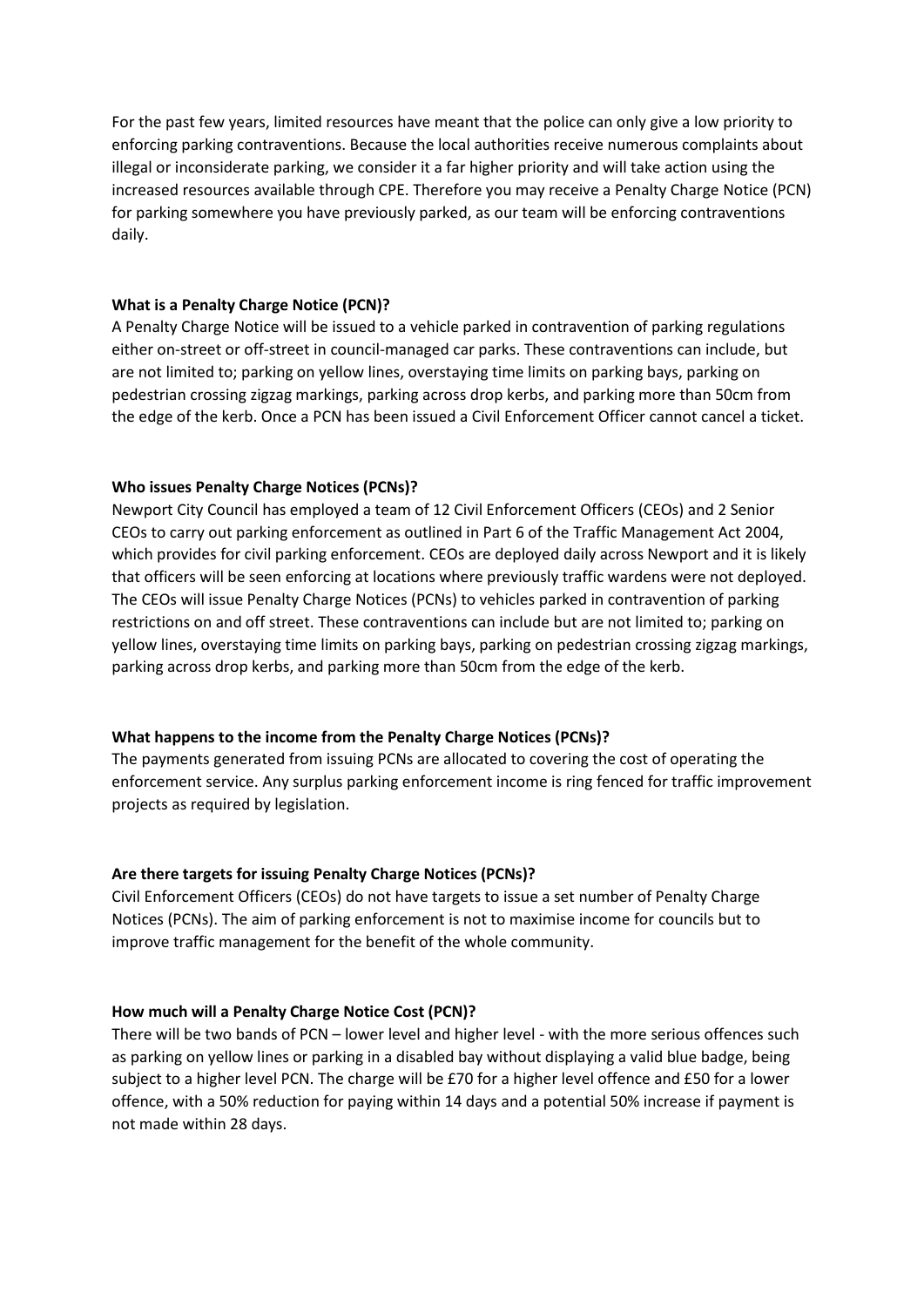# **What happens if I receive a Penalty Charge Notice Cost (PCN)?**

You have two options if you receive a PCN:

Pay: You only pay 50% of the full penalty if you pay within 14 days (taking Day 1 as the date on the PCN). After 14 days, the penalty increases to the full amount. In any case, payment needs to be made within 28 days, beginning with Day 1.

Challenge: Following the instructions on the reverse of the PCN you will be able to submit a written challenge within 14 days of the PCN issue. If your challenge is rejected, the discounted rate will be restarted for a further 14 days.

You can pay or challenge a PCN online at [www.swpg.co.uk](http://www.swpg.co.uk/) or by following the instructions on the reverse of the ticket.

# **What happens if I ignore a Penalty Charge Notice (PCN)?**

If you ignore a PCN it will not go away. The Penalty Charge will increase if it is not paid or if a challenge is not made. Further delay in dealing with the PCN can lead to action by Enforcement Agents (bailiffs), with their costs added to the civil debt.

# **Will vehicles be clamped or removed?**

In line with government guidance, Newport City Council does not intend to introduce the use of vehicle clamping or removal at this stage, believing that at present it is an unnecessary measure to control contraventions of the regulations. However, the application to the Welsh Government for transfer of powers included the request for the powers to introduce clamping / remove vehicles should the council agree it has become necessary and the enforcement of persistent evaders is an issue.

# **How can I report a parking problem?**

You can inform us of a parking problem and request parking enforcement patrols at a specific location by following the *Report a Parking Problem* link on our website at [www.newport.gov.uk/cpe](http://www.newport.gov.uk/cpe) Please note that we are unable to respond immediately to parking issues, however this information will be used to inform the service and wherever possible, increase the frequency of visits in problem areas.

# **How can I avoid getting a Penalty Charge Notice (PCN)?**

Following these parking tips will help you to park in a way that does not cause inconvenience to other members of the public and help avoid a PCN:

- Always check the lines on the road and, where applicable, the signs by the side of the road they tell you what restrictions apply.
- Read the Highway Code which will help explain what the signs and lines mean.
- Do not continue to park contravening any restrictions where previously you have been parking, as the restrictions will now be more effectively enforced.
- Do not park on double yellow lines.
- Do not park where there are yellow line waiting or loading restrictions in force.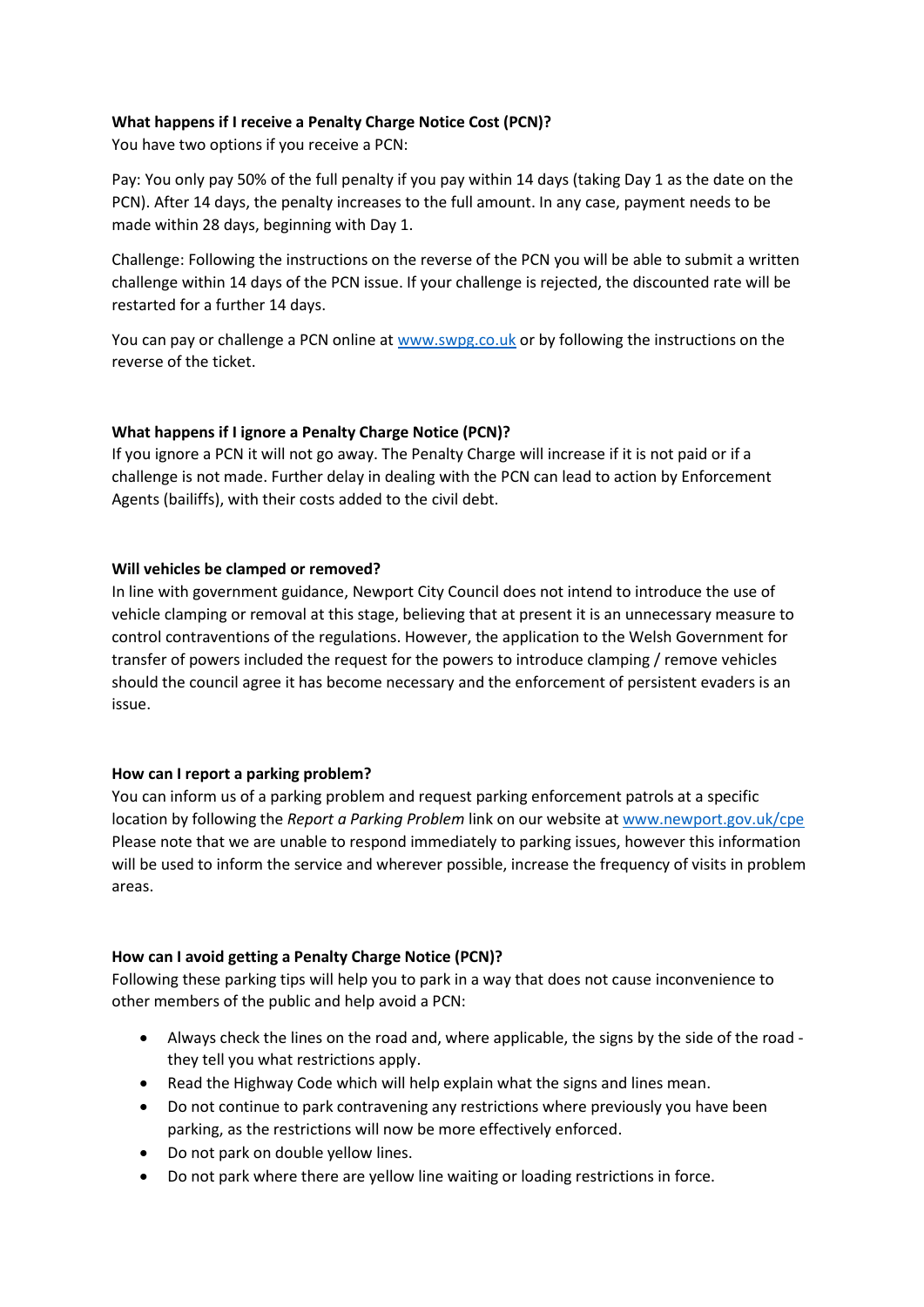- In pay and display car parks, always make sure you read the signage and always make sure you purchase the appropriate pay and display ticket in accordance with the instructions on the signage and park within the bay.
- Do not stay longer than is permitted by the signs or by the ticket you have purchased.
- Do not block entrances to private properties dropped kerbs.
- Do not double-park.
- Do not park on pedestrian crossings or the white zig-zag markings near to the crossing.
- Do not park on 'School Keep Clear' markings or the yellow zig-zag markings near to schools.
- Do not park in loading bays unless you are loading/unloading goods.
- Do not park in bays reserved for disabled badge holders or specific classes of vehicle unless you are entitled to do so.
- Always make sure you have parked within the bay markings.

#### **Where should I park?**

There are no changes to the rules for parking as part of CPE. Parking contraventions that could currently result in you receiving a ticket from the police, will still be parking contraventions once CPE has been introduced.

Information on parking within Newport is available on our parking page <http://www.newport.gov.uk/en/Transport-Streets/Parking/Where-To-Park/Where-To-Park.aspx>

#### **What does CPE mean for residents parking schemes?**

There is no change to resident parking schemes because of CPE.

Information on resident parking, including applications for a permit, can be found on our parking page:

# [http://www.newport.gov.uk/en/Transport-Streets/Parking/Residents-Parking/Residents-](http://www.newport.gov.uk/en/Transport-Streets/Parking/Residents-Parking/Residents-Parking.aspx)[Parking.aspx](http://www.newport.gov.uk/en/Transport-Streets/Parking/Residents-Parking/Residents-Parking.aspx)

Parking in a residents parking bay without a valid permit displayed will remain a parking contravention after CPE has been introduced and could result in you being issued with a PCN.

#### **I am a Disabled Blue Badge holder - how does Civil Parking Enforcement (CPE) affect me?**

CPE does not change the rules for parking for blue badge holders and full details of the scheme can be found here - <http://www.newport.gov.uk/en/Care-Support/Disabilities/Blue-badge.aspx>

Blue badge holders can still receive a PCN for parking contraventions they are not exempt from. For example, Disabled Blue Badge holders have the following exemptions:

- Exemption from waiting restrictions shown by yellow lines, for a maximum period of three hours. The vehicle must not return and park in the same street within one hour after the period of first parking.
- Exemption from any time limit imposed on vehicles waiting in a parking place or limited waiting bay.